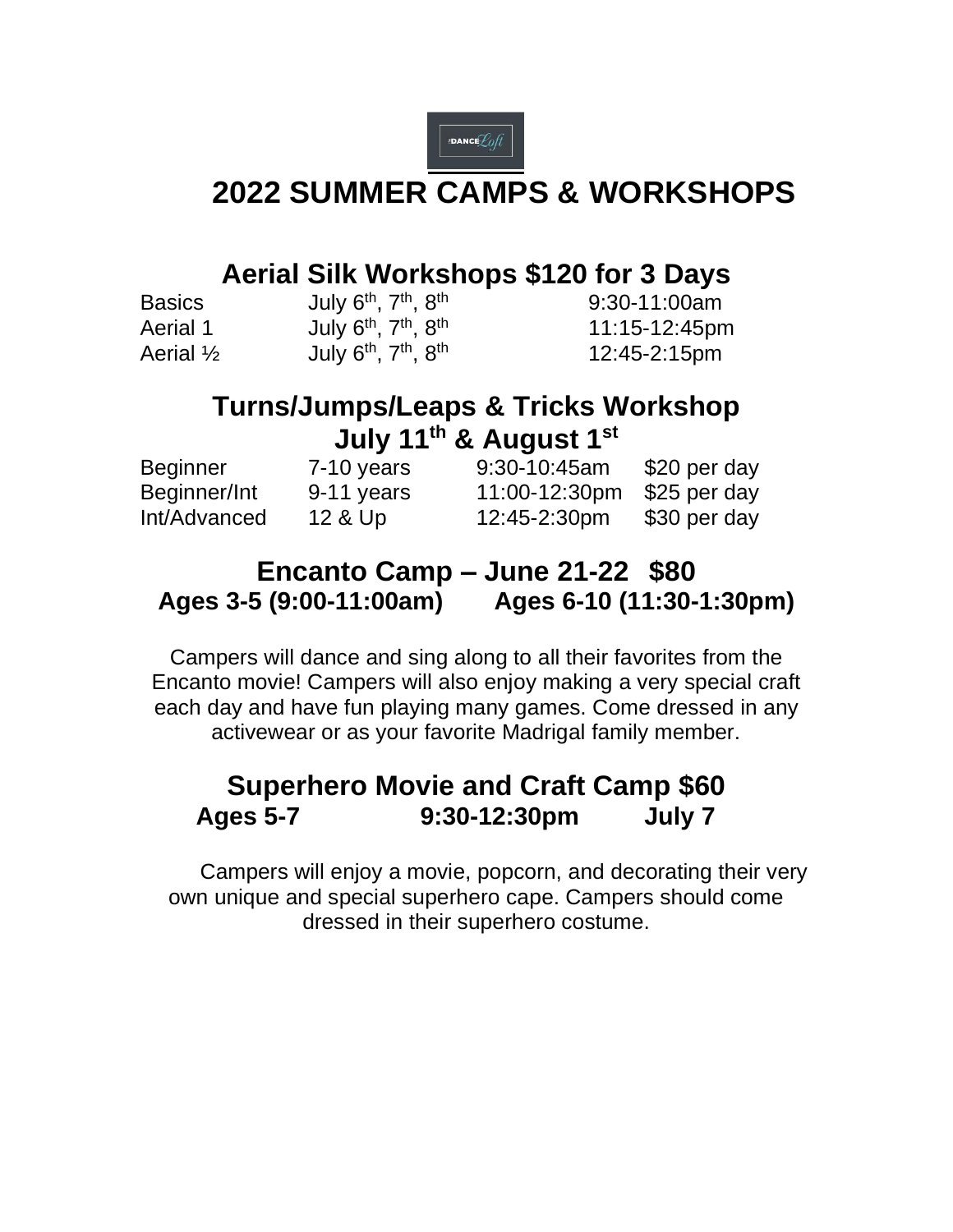### **TDL Dance & Acro Camp \$300 Ages 9-12 10:00-2:00pm June 27-July 1**

- Jazz, Lyrical, Contemporary, Turns/Jumps/Leaps and Acro
- INCLUDES…A TDL T-shirt
- Bring your own labeled sack lunch and water bottle
- We will provide a gluten and peanut free snack each day

DRESS ATTIRE…Activewear, jazz and pirouette shoes. Hair secured away from your face.

#### **TDL Dance & Acro Camp \$250 Ages 6-8 10:00-1:00pm July 18-July 22**

- Jazz, Lyrical, Contemporary, Turns/Jumps/Leaps and Acro
- INCLUDES…A TDL T-shirt
- Bring your own labeled sack lunch and water bottle
- We will provide a gluten and peanut free snack each day DRESS ATTIRE… Activewear, jazz and pirouette shoes. Hair secured away from your face.

#### **Once Upon a Dream Camp \$90 Ages 3-5 9:30-11:30am July 12 th -14 th**

Princesses will be dancing and tumbling their way through this 3-day adventure. They will also learn a little dance that will be performed on the last day of camp at 11:15am for friends and family. Dress-up, nails, music, dance, story time, and crafts will also be enjoyed. Be sure to come dressed as your favorite princess each day.

A surprise princess will be stopping by on the last day of camp. She will share a story and present each tiny princess with a very special tiara. All campers will also enjoy an elegant tea party. Please bring your own labeled water bottle each day. We will provide a gluten and peanut free snack and a craft each day.